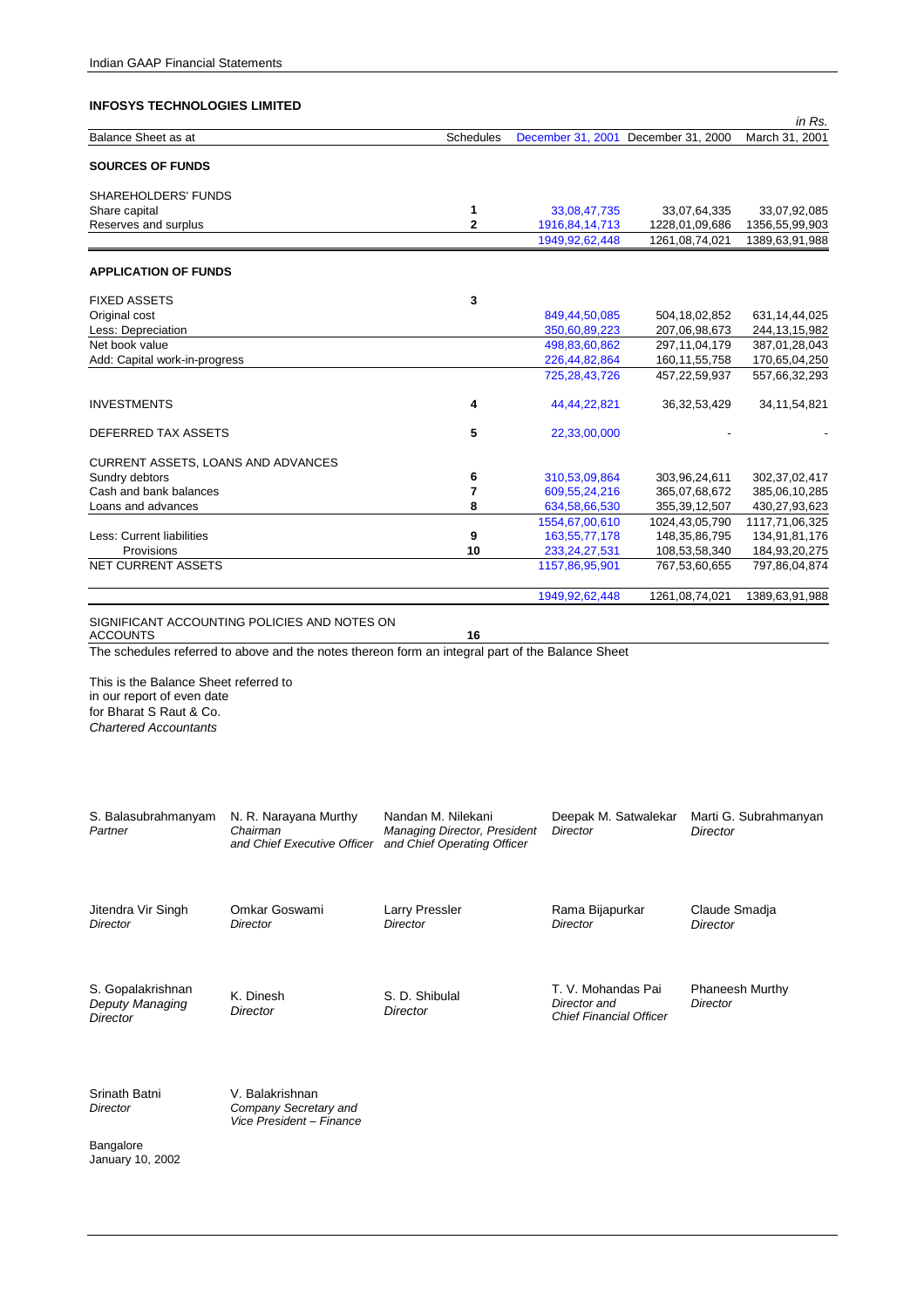| <u>oo is technoeogies er</u>                                                                       |                             |                  |                                    |                              |                                                          |                                   | in Rs.                         |
|----------------------------------------------------------------------------------------------------|-----------------------------|------------------|------------------------------------|------------------------------|----------------------------------------------------------|-----------------------------------|--------------------------------|
| Profit and Loss Account for the                                                                    |                             | <b>Schedules</b> | Quarter ended<br>December 31, 2001 |                              | Nine months ended<br>December 31, 2000 December 31, 2001 | December 31, 2000                 | Year ended<br>March 31, 2001   |
| <b>INCOME</b>                                                                                      |                             |                  |                                    |                              |                                                          |                                   |                                |
| Software development services and products                                                         |                             |                  |                                    |                              |                                                          |                                   |                                |
| Overseas<br>Domestic                                                                               |                             |                  | 648, 35, 15, 437<br>12,45,42,488   | 529,24,01,389<br>7,82,82,900 | 1882, 92, 66, 922<br>40,53,05,387                        | 1321,55,65,725<br>17, 13, 76, 490 | 1874,02,66,421<br>26,53,92,386 |
|                                                                                                    |                             |                  | 660,80,57,925                      | 537,06,84,289                | 1923,45,72,309                                           | 1338,69,42,215                    | 1900,56,58,807                 |
| SOFTWARE DEVELOPMENT EXPENSES                                                                      |                             | 11               | 309,50,06,743                      | 250, 14, 38, 519             | 902,01,39,078                                            | 625,56,50,627                     | 870, 83, 23, 900               |
| <b>GROSS PROFIT</b>                                                                                |                             |                  | 351, 30, 51, 182                   | 286,92,45,770                | 1021,44,33,231                                           | 713,12,91,588                     | 1029,73,34,907                 |
| SELLING AND MARKETING EXPENSES                                                                     |                             | 12               | 32,85,36,972                       | 21,55,13,629                 | 93,96,28,938                                             | 62,09,20,141                      | 92,06,78,511                   |
| <b>GENERAL AND ADMINISTRATION</b><br><b>EXPENSES</b>                                               |                             | 13               | 51,00,42,542                       | 47,91,63,936                 | 160,60,31,362                                            | 119,52,17,799                     | 172,82,35,210                  |
|                                                                                                    |                             |                  | 83, 85, 79, 514                    | 69,46,77,565                 | 254,56,60,300                                            | 181, 61, 37, 940                  | 264,89,13,721                  |
| <b>OPERATING PROFIT (PBIDT)</b>                                                                    |                             |                  | 267,44,71,668                      | 217,45,68,205                | 766,87,72,931                                            | 531,51,53,648                     | 764,84,21,186                  |
| Interest<br>Depreciation                                                                           |                             |                  | 41, 33, 27, 825                    | 33,01,92,680                 | 115,82,69,242                                            | 74,99,31,944                      | 112,89,45,152                  |
| <b>OPERATING PROFIT AFTER</b>                                                                      |                             |                  |                                    |                              |                                                          |                                   |                                |
| DEPRECIATION AND INTEREST                                                                          |                             |                  | 226, 11, 43, 843                   | 184,43,75,525                | 651,05,03,689                                            | 456,52,21,704                     | 651,94,76,034                  |
| Other income<br>Provision for investment                                                           |                             | 14               | 14,92,53,753                       | 14,47,31,965<br>13,08,00,000 | 43,07,77,367                                             | 49, 16, 27, 114<br>13,08,00,000   | 59,37,14,915<br>15,28,98,608   |
| <b>PROFIT BEFORE TAX AND</b><br><b>EXTRAORDINARY ITEM</b>                                          |                             |                  | 241,03,97,596                      | 185,83,07,490                | 694,12,81,056                                            | 492,60,48,818                     | 696,02,92,341                  |
| Provision for taxation                                                                             |                             | 15               | 35,00,00,000                       | 19,50,00,000                 | 96,50,00,000                                             | 50,96,00,000                      | 72,71,00,000                   |
| PROFIT AFTER TAX BEFORE                                                                            |                             |                  |                                    |                              |                                                          |                                   |                                |
| <b>EXTRAORDINARY ITEM</b>                                                                          |                             |                  | 206,03,97,596                      | 166,33,07,490                | 597,62,81,056                                            | 441,64,48,818                     | 623,31,92,341                  |
| Extraordinary item<br>Transfer of intellectual property rights                                     |                             |                  |                                    |                              |                                                          |                                   |                                |
| (net of tax)                                                                                       |                             |                  |                                    |                              |                                                          | 5,49,44,000                       | 5,49,44,000                    |
| NET PROFIT AFTER TAX AND                                                                           |                             |                  |                                    |                              |                                                          |                                   |                                |
| <b>EXTRAORDINARY ITEM</b><br><b>AMOUNT AVAILABLE FOR</b>                                           |                             |                  | 206,03,97,596                      | 166,33,07,490                | 597,62,81,056                                            | 447,13,92,818                     | 628,81,36,341                  |
| <b>APPROPRIATION</b>                                                                               |                             |                  | 206,03,97,596                      | 166,33,07,490                | 597,62,81,056                                            | 447,13,92,818                     | 628,81,36,341                  |
| <b>DIVIDEND</b>                                                                                    |                             |                  |                                    |                              |                                                          |                                   |                                |
| Interim                                                                                            |                             |                  |                                    |                              | 49,62,05,378                                             | 16,53,78,418                      | 16,53,78,418                   |
| Final<br>Dividend Tax                                                                              |                             |                  |                                    |                              | 5,06,12,949                                              | 3,63,83,252                       | 49,61,85,878<br>8,69,94,211    |
| Amount transferred - general reserve                                                               |                             |                  |                                    |                              |                                                          |                                   | 553,95,77,834                  |
| Balance in Profit and Loss Account                                                                 |                             |                  | 206,03,97,596                      | 166,33,07,490                | 542,94,62,729                                            | 426,96,31,148                     |                                |
|                                                                                                    |                             |                  | 206,03,97,596                      | 166,33,07,490                | 597,62,81,056                                            | 447,13,92,818                     | 628,81,36,341                  |
| <b>EARNINGS PER SHARE</b>                                                                          |                             |                  |                                    |                              |                                                          |                                   |                                |
| (equity shares, par value Rs. 5 each)                                                              |                             |                  |                                    |                              |                                                          |                                   |                                |
| Basic                                                                                              |                             |                  | 31.14                              | 25.14                        | 90.33                                                    | 67.59                             | 95.06                          |
| Diluted<br>Number of shares used in computing earnings                                             |                             |                  | 31.02                              | 24.86                        | 89.86                                                    | 66.79                             | 94.76                          |
| per share                                                                                          |                             |                  |                                    |                              |                                                          |                                   |                                |
| Basic                                                                                              |                             |                  | 6,61,64,388                        | 6,61,51,724                  | 6,61,61,389                                              | 6,61,51,377                       | 6,61,52,131                    |
| Diluted                                                                                            |                             |                  | 6,64,27,919                        | 6,68,95,876                  | 6,65,03,734                                              | 6,69,44,332                       | 6,63,58,311                    |
| SIGNIFICANT ACCOUNTING POLICIES<br>AND NOTES ON ACCOUNTS                                           |                             | 16               |                                    |                              |                                                          |                                   |                                |
| The schedules referred to above and the notes form an integral part of the Profit and Loss Account |                             |                  |                                    |                              |                                                          |                                   |                                |
|                                                                                                    |                             |                  |                                    |                              |                                                          |                                   |                                |
| This is the Profit and Loss Account referred                                                       |                             |                  |                                    |                              |                                                          |                                   |                                |
| to in our report of even date                                                                      |                             |                  |                                    |                              |                                                          |                                   |                                |
| for Bharat S Raut & Co.<br><b>Chartered Accountants</b>                                            |                             |                  |                                    |                              |                                                          |                                   |                                |
|                                                                                                    |                             |                  |                                    |                              |                                                          |                                   |                                |
|                                                                                                    |                             |                  |                                    |                              |                                                          |                                   |                                |
| S. Balasubrahmanyam                                                                                | N. R. Narayana Murthy       |                  | Nandan M. Nilekani                 |                              | Deepak M. Satwalekar                                     |                                   | Marti G. Subrahmanyan          |
| Partner                                                                                            | Chairman                    |                  | Managing Director, President       |                              | Director                                                 | Director                          |                                |
|                                                                                                    | and Chief Executive Officer |                  | and Chief Operating Officer        |                              |                                                          |                                   |                                |
|                                                                                                    |                             |                  |                                    |                              |                                                          |                                   |                                |
|                                                                                                    |                             |                  |                                    |                              |                                                          |                                   |                                |
| Jitendra Vir Singh                                                                                 | Omkar Goswami               |                  | <b>Larry Pressler</b>              |                              | Rama Bijapurkar                                          | Claude Smadja                     |                                |
| Director                                                                                           | Director                    |                  | Director                           |                              | <b>Director</b>                                          | Director                          |                                |
|                                                                                                    |                             |                  |                                    |                              |                                                          |                                   |                                |
|                                                                                                    |                             |                  |                                    |                              |                                                          |                                   |                                |
|                                                                                                    |                             |                  |                                    |                              |                                                          |                                   |                                |
| S. Gopalakrishnan                                                                                  | K. Dinesh                   |                  | S. D. Shibulal                     |                              | T. V. Mohandas Pai                                       | <b>Phaneesh Murthy</b>            |                                |
| Deputy Managing                                                                                    | Director                    |                  | Director                           |                              | Director and<br><b>Chief Financial Officer</b>           | Director                          |                                |
| Director                                                                                           |                             |                  |                                    |                              |                                                          |                                   |                                |
|                                                                                                    |                             |                  |                                    |                              |                                                          |                                   |                                |
|                                                                                                    |                             |                  |                                    |                              |                                                          |                                   |                                |

Srinath Batni *Director*  V. Balakrishnan *Company Secretary and Vice President – Finance*

Bangalore January 10, 2002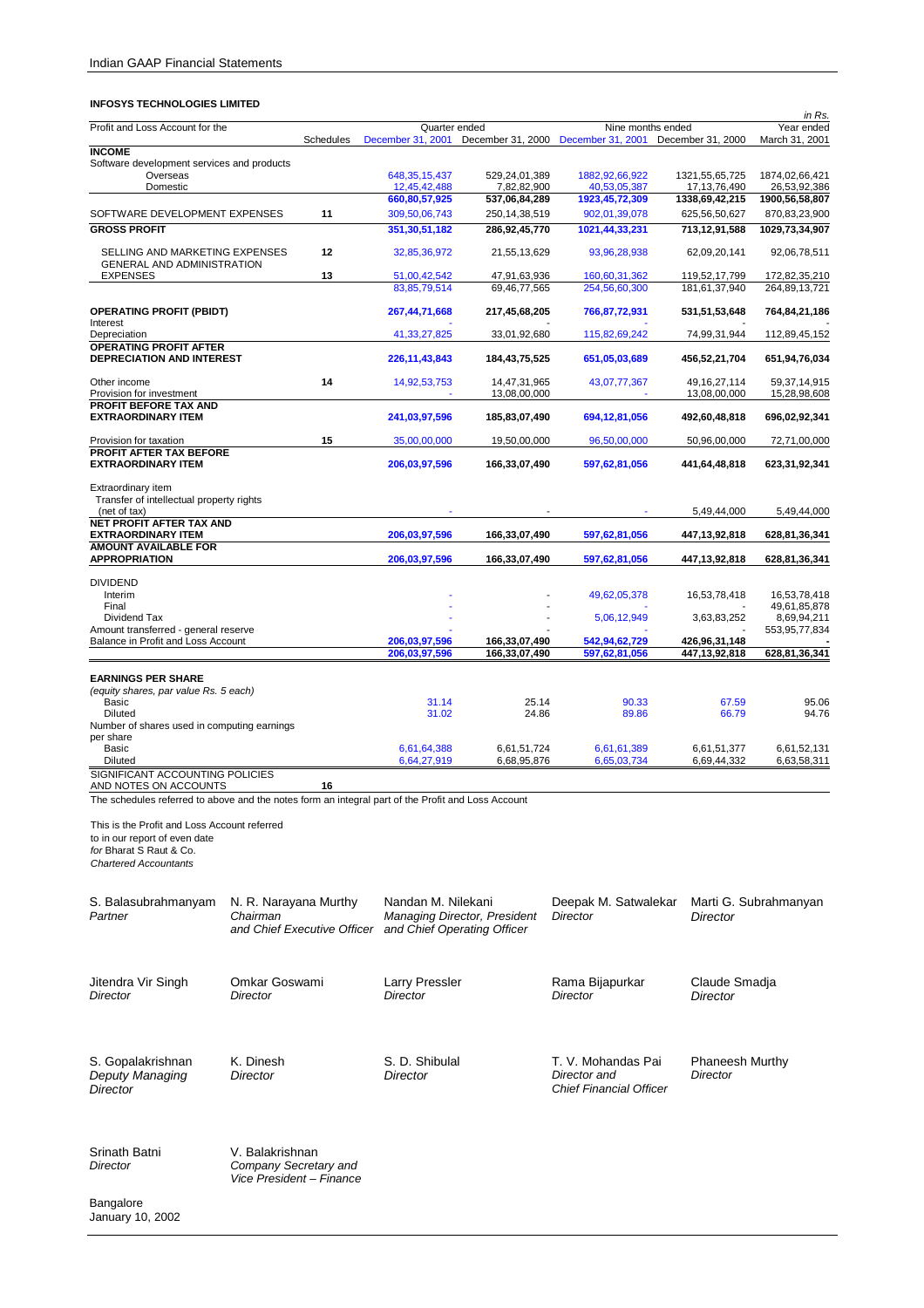|    |                                                                                                                                                                                                                                                                                           |                                |                   | in Rs.           |
|----|-------------------------------------------------------------------------------------------------------------------------------------------------------------------------------------------------------------------------------------------------------------------------------------------|--------------------------------|-------------------|------------------|
|    | Schedules to the Balance Sheet as at                                                                                                                                                                                                                                                      | December 31, 2001              | December 31, 2000 | March 31, 2001   |
| 1. | <b>SHARE CAPITAL</b>                                                                                                                                                                                                                                                                      |                                |                   |                  |
|    | <b>AUTHORIZED</b>                                                                                                                                                                                                                                                                         |                                |                   |                  |
|    | Equity shares, Rs 5 (Rs 5; Rs 5) par value<br>10,00,00,000 (10,00,00,000; 10,00,00,000) equity shares                                                                                                                                                                                     | 50,00,00,000                   | 50,00,00,000      | 50,00,00,000     |
|    | ISSUED, SUBSCRIBED AND PAID UP                                                                                                                                                                                                                                                            |                                |                   |                  |
|    | Equity shares, Rs. 5 (Rs 5; Rs 5) par value*<br>6,61,69,247 (6,61,52,567; 6,61,58,117) equity shares fully paid up<br>[Of the above, 5,78,88,200 (5,78,88,200; 5,78,88,200) equity shares,<br>fully paid up have been issued as bonus shares by capitalization of<br>the general reserve] | 33,08,46,235                   | 33,07,62,835      | 33,07,90,585     |
|    | Add: Forfeited shares                                                                                                                                                                                                                                                                     | 1,500                          | 1,500             | 1,500            |
|    |                                                                                                                                                                                                                                                                                           | 33,08,47,735                   | 33,07,64,335      | 33,07,92,085     |
|    | * for details of options in respect of the above shares, refer to note 16.2.16                                                                                                                                                                                                            |                                |                   |                  |
| 2. | <b>RESERVES AND SURPLUS</b>                                                                                                                                                                                                                                                               |                                |                   |                  |
|    | Capital reserve                                                                                                                                                                                                                                                                           | 5,93,54,103                    | 5,93,54,103       | 5,93,54,103      |
|    | Share premium account as at April 1,<br>Add: Received during the period/year                                                                                                                                                                                                              | 320,75,30,416                  | 318, 37, 81, 595  | 318, 37, 81, 595 |
|    | on conversion of stock options issued to employees                                                                                                                                                                                                                                        | 1,80,52,081                    | 82,05,290         | 2,37,48,821      |
|    |                                                                                                                                                                                                                                                                                           | 322,55,82,497                  | 319,19,86,885     | 320,75,30,416    |
|    | General reserve as at April 1,<br>Add: Cumulative effect on recognition of deferred tax assets*                                                                                                                                                                                           | 1029,87,15,384<br>15,53,00,000 | 475,91,37,550     | 475,91,37,550    |
|    | Transfer from the Profit and Loss Account                                                                                                                                                                                                                                                 |                                |                   | 553, 95, 77, 834 |
|    |                                                                                                                                                                                                                                                                                           | 1045,40,15,384                 | 475,91,37,550     | 1029,87,15,384   |
|    | Balance in Profit and Loss Account                                                                                                                                                                                                                                                        | 542,94,62,729                  | 426,96,31,148     |                  |
|    |                                                                                                                                                                                                                                                                                           | 1916.84.14.713                 | 1228.01.09.686    | 1356.55.99.903   |

\* for details in respect of the above adjustment, refer to note 16.2.1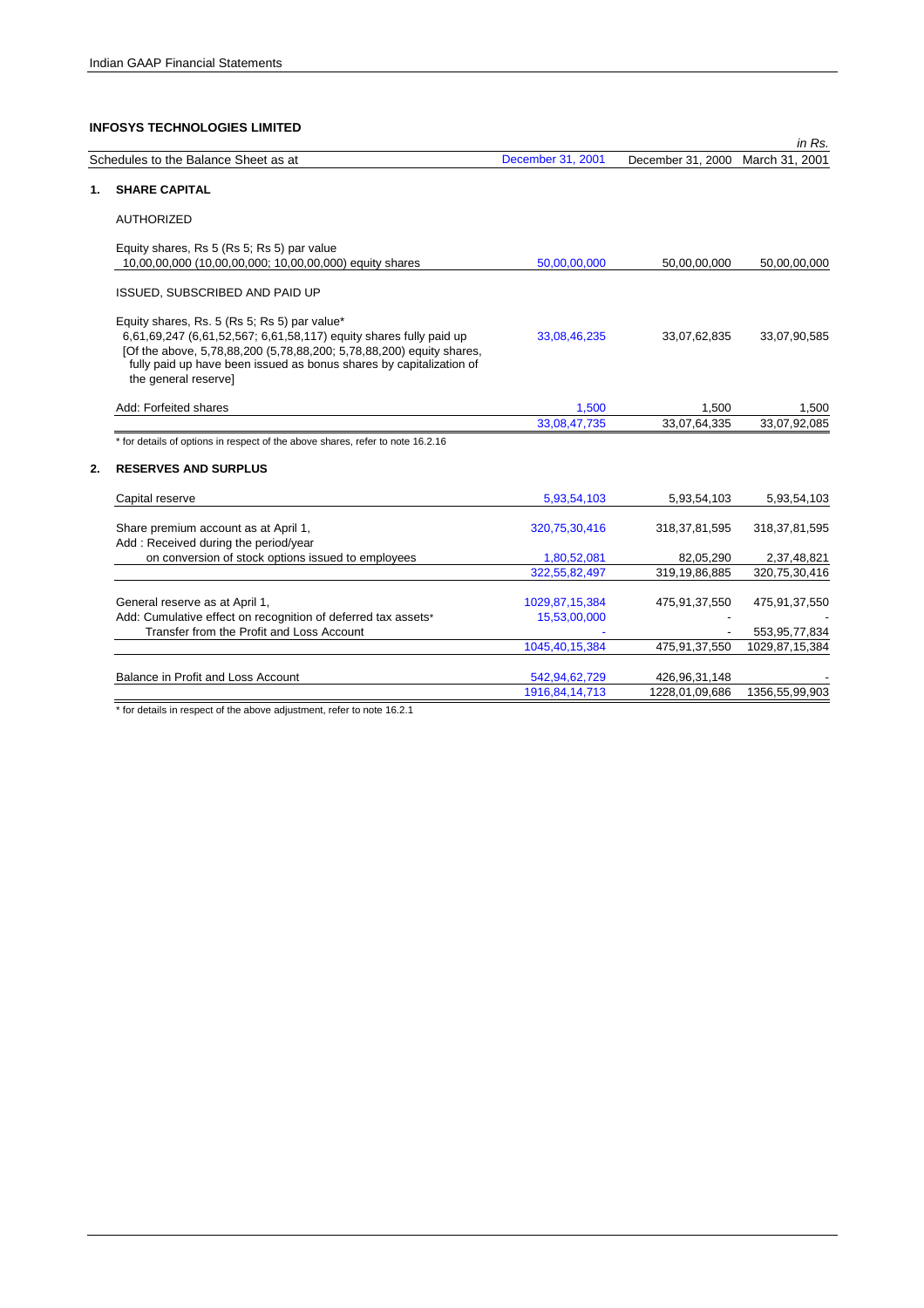|                                                                                                                                                                                                                                                                                                              |                   |                                  | in Rs.          |
|--------------------------------------------------------------------------------------------------------------------------------------------------------------------------------------------------------------------------------------------------------------------------------------------------------------|-------------------|----------------------------------|-----------------|
| Schedules to the Balance Sheet as at                                                                                                                                                                                                                                                                         | December 31, 2001 | December 31, 2000 March 31, 2001 |                 |
| 4.<br><b>INVESTMENTS</b><br>Trade (unquoted) - at cost                                                                                                                                                                                                                                                       |                   |                                  |                 |
| Long-term investments                                                                                                                                                                                                                                                                                        |                   |                                  |                 |
| Yantra Corporation, USA, a subsidiary company                                                                                                                                                                                                                                                                |                   |                                  |                 |
| 75,00,000 (75,00,000; 75,00,000) common stock at US\$ 0.20 each, fully<br>paid, par value US\$ 0.01 each                                                                                                                                                                                                     | 5,32,51,600       | 5,32,51,600                      | 5,32,51,600     |
| 6,36,363 (6,36,363; 6,36,363) Series A convertible preferred stock, at US\$<br>0.75 each, fully paid, par value US\$ 0.01 each                                                                                                                                                                               | 1,73,44,074       | 1,73,44,074                      | 1,73,44,074     |
| EC Cubed, Inc., USA<br>13,00,108 (13,00,108; 13,00,108) Series D convertible preferred stock at<br>US\$ 2.3075 each, fully paid, par value US\$ 0.0001 each                                                                                                                                                  | 13,08,00,000      | 13,08,00,000                     | 13,08,00,000    |
| Alpha Thinx Mobile Phone Services AG, Austria<br>27,790 (27,790; 27,790) bearer shares at €20 each, fully paid, par value                                                                                                                                                                                    |                   |                                  |                 |
| €1 each                                                                                                                                                                                                                                                                                                      | 2,20,98,608       | 2,20,98,608                      | 2,20,98,608     |
|                                                                                                                                                                                                                                                                                                              | 22,34,94,282      | 22,34,94,282                     | 22,34,94,282    |
| Less: Provision for investments                                                                                                                                                                                                                                                                              | 22,34,94,282      | 20, 13, 95, 674                  | 22,34,94,282    |
|                                                                                                                                                                                                                                                                                                              | u.                | 2,20,98,608                      |                 |
| Asia Net Media (BVI) Ltd., the British Virgin Islands<br>3,00,00,000 (3,00,00,000; 3,00,00,000) ordinary shares at US\$ 0.05 each,<br>fully paid, par value US\$ 0.01 each                                                                                                                                   | 6,84,75,000       | 6,84,75,000                      | 6,84,75,000     |
| CiDRA Corporation, USA<br>33,333 (33,333; 33,333) Series D convertible preferred stock at US\$ 90<br>each, fully paid, par value US\$ 0.01 each                                                                                                                                                              | 13,40,08,660      | 13,40,08,660                     | 13,40,08,660    |
| JASDIC Park Company, Japan<br>480 (480; 480) common stock at ¥ 50,000 each, fully paid, par value<br>¥ 50,000 each                                                                                                                                                                                           | 75,38,109         | 75,38,109                        | 75,38,109       |
| M-Commerce Ventures Pte Ltd, Singapore<br>Units in the company, each unit representing 1 ordinary share of Singapore<br>\$1 each, fully paid, par value Singapore \$1 and 9 redeemable preferred<br>shares of Singapore \$1, fully paid, at a premium of Singapore \$1,110 per<br>redeemable preferred stock |                   |                                  |                 |
| 70 (70; 70) ordinary shares                                                                                                                                                                                                                                                                                  | 1,845             | 1,845                            | 1,845           |
| 630 (630; 630) redeemable preference shares                                                                                                                                                                                                                                                                  | 1,84,45,855       | 1,84,45,855                      | 1,84,45,855     |
| OnMobile Systems Inc., (formerly Onscan Inc.) USA<br>1,00,000 (1,00,000; 1,00,000) common stock at US\$ 0.4348 each, fully<br>paid, par value US\$ 0.001 each                                                                                                                                                | 19,42,162         | 19,42,162                        | 19,42,162       |
| 1,00,000 (1,00,000; 1,00,000) Series A voting convertible preferred stock at<br>US\$ 0.4348 each, fully paid, par value US\$ 0.001 each                                                                                                                                                                      | 19,42,162         | 19,42,162                        | 19,42,162       |
| 44,00,000 (44,00,000; 44,00,000) Series A non-voting convertible preferred<br>stock at US\$ 0.4348 each, fully paid, par value US\$ 0.001 each<br>Purpleyogi Inc., USA                                                                                                                                       | 8,54,55,676       | 8,54,55,676                      | 8,54,55,676     |
| 2,76,243 (2,76,243 ; 2,76,243) Series D convertible preferred stock at US\$<br>1.81 each fully paid, par value US\$ 0.001 each<br>Workadia Inc. USA                                                                                                                                                          | 2,33,34,992       | 2,33,34,992                      | 2,33,34,992     |
| 22,00,000 (Nil; Nil) Series B convertible preferred stock at US\$ 1.00 each,<br>fully paid, par value US \$ 0.0002 each                                                                                                                                                                                      | 10,32,68,000      |                                  |                 |
| Software Services Support Education Center Limited<br>1 (1; 1) equity share of Rs. 10 each, fully paid, par value Rs. 10<br>The Saraswat Co-operative Bank Limited                                                                                                                                           | 10                | 10                               | 10              |
| 1,035 (1,035; 1,035) equity shares of Rs. 10 each, fully paid,<br>par value Rs. 10                                                                                                                                                                                                                           | 10,350            | 10,350                           | 10,350          |
|                                                                                                                                                                                                                                                                                                              | 44,44,22,821      | 36, 32, 53, 429                  | 34, 11, 54, 821 |
| Aggregate of unquoted investments - carrying value / cost                                                                                                                                                                                                                                                    | 44,44,22,821      | 36, 32, 53, 429                  | 34, 11, 54, 821 |
| 5.<br><b>DEFERRED TAX ASSETS</b>                                                                                                                                                                                                                                                                             |                   |                                  |                 |
| <b>Fixed assets</b>                                                                                                                                                                                                                                                                                          | 10,95,00,000      |                                  |                 |
| Investments                                                                                                                                                                                                                                                                                                  | 6,94,00,000       |                                  |                 |
| Debtors                                                                                                                                                                                                                                                                                                      | 4,44,00,000       |                                  |                 |
|                                                                                                                                                                                                                                                                                                              | 22,33,00,000      |                                  |                 |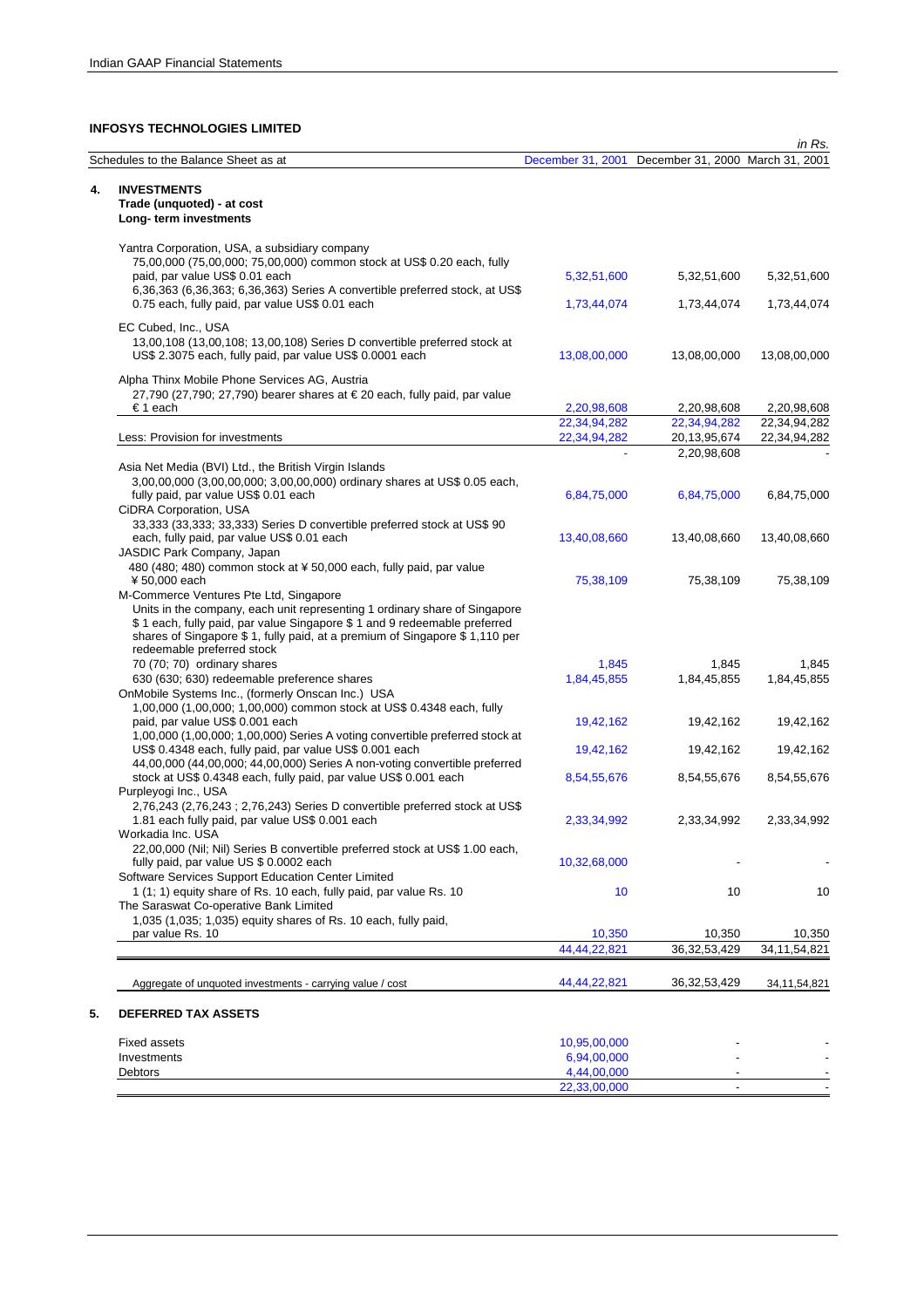|                                                                                                                                                                                                                                                                                                                                                                                                                                                                                                                                                                      |                   |                   | in Rs.           |
|----------------------------------------------------------------------------------------------------------------------------------------------------------------------------------------------------------------------------------------------------------------------------------------------------------------------------------------------------------------------------------------------------------------------------------------------------------------------------------------------------------------------------------------------------------------------|-------------------|-------------------|------------------|
|                                                                                                                                                                                                                                                                                                                                                                                                                                                                                                                                                                      | December 31, 2001 | December 31, 2000 | March 31, 2001   |
| <b>SUNDRY DEBTORS</b>                                                                                                                                                                                                                                                                                                                                                                                                                                                                                                                                                |                   |                   |                  |
| Schedules to the Balance Sheet as at<br>6.<br>Debts outstanding for a period exceeding six months<br>Unsecured<br>considered good<br>considered doubtful<br>Other debts<br>Unsecured<br>considered good*<br>considered doubtful<br>Less: Provision for doubtful debts<br>*includes due by subsidiary - Yantra Corporation<br><b>CASH AND BANK BALANCES</b><br>7.<br>Cash on hand<br>Balances with scheduled banks<br>in current accounts *<br>in deposit accounts in Indian rupees<br>in deposit accounts in foreign currency<br>Balances with non-scheduled banks** |                   |                   |                  |
|                                                                                                                                                                                                                                                                                                                                                                                                                                                                                                                                                                      |                   |                   |                  |
|                                                                                                                                                                                                                                                                                                                                                                                                                                                                                                                                                                      |                   |                   |                  |
|                                                                                                                                                                                                                                                                                                                                                                                                                                                                                                                                                                      | 4,51,33,581       | 9,08,95,081       | 9,61,74,738      |
|                                                                                                                                                                                                                                                                                                                                                                                                                                                                                                                                                                      |                   |                   |                  |
|                                                                                                                                                                                                                                                                                                                                                                                                                                                                                                                                                                      |                   |                   |                  |
|                                                                                                                                                                                                                                                                                                                                                                                                                                                                                                                                                                      | 310,53,09,864     | 303,96,24,611     | 302, 37, 02, 417 |
|                                                                                                                                                                                                                                                                                                                                                                                                                                                                                                                                                                      | 14,86,63,269      | 5,31,11,414       | 8,55,48,753      |
|                                                                                                                                                                                                                                                                                                                                                                                                                                                                                                                                                                      | 329,91,06,714     | 318, 36, 31, 106  | 320,54,25,908    |
|                                                                                                                                                                                                                                                                                                                                                                                                                                                                                                                                                                      | 19,37,96,850      | 14,40,06,495      | 18, 17, 23, 491  |
|                                                                                                                                                                                                                                                                                                                                                                                                                                                                                                                                                                      | 310,53,09,864     | 303,96,24,611     | 302, 37, 02, 417 |
|                                                                                                                                                                                                                                                                                                                                                                                                                                                                                                                                                                      | 41,68,924         | 1,87,57,679       | 99,80,017        |
|                                                                                                                                                                                                                                                                                                                                                                                                                                                                                                                                                                      |                   |                   |                  |
|                                                                                                                                                                                                                                                                                                                                                                                                                                                                                                                                                                      | 18,13,507         | 4,21,274          | 96,062           |
|                                                                                                                                                                                                                                                                                                                                                                                                                                                                                                                                                                      |                   |                   |                  |
|                                                                                                                                                                                                                                                                                                                                                                                                                                                                                                                                                                      | 23,30,96,787      | 9,04,23,933       | 12,79,65,496     |
|                                                                                                                                                                                                                                                                                                                                                                                                                                                                                                                                                                      | 377,12,58,906     | 138,76,06,514     | 181,88,52,687    |
|                                                                                                                                                                                                                                                                                                                                                                                                                                                                                                                                                                      | 144,78,71,170     | 134,77,68,348     | 136, 36, 28, 601 |
|                                                                                                                                                                                                                                                                                                                                                                                                                                                                                                                                                                      |                   |                   |                  |
|                                                                                                                                                                                                                                                                                                                                                                                                                                                                                                                                                                      | 64, 14, 83, 846   | 82,45,48,603      | 54,00,67,439     |
| in current accounts                                                                                                                                                                                                                                                                                                                                                                                                                                                                                                                                                  |                   |                   |                  |

### **Unsecured, considered good**  Advances

| prepaid expenses                                                                   | 11,50,82,524     | 14,98,77,684     | 13,75,24,974     |
|------------------------------------------------------------------------------------|------------------|------------------|------------------|
| advances paid for supply of goods and rendering of services                        | 10,58,72,625     | 3,97,43,192      | 4,58,01,731      |
| others                                                                             | 2,17,43,574      | 2,03,85,112      | 1,92,05,252      |
|                                                                                    | 24, 26, 98, 723  | 21,00,05,988     | 20,25,31,957     |
| Unbilled revenues                                                                  | 9,07,07,251      | 1,31,46,648      | 2,34,52,011      |
| Advance income tax                                                                 | 233, 35, 84, 361 | 102, 12, 57, 828 | 123,73,97,792    |
| Loans and advances to employees *                                                  |                  |                  |                  |
| housing and other loans                                                            | 72,87,54,213     | 45,61,98,261     | 50,45,83,928     |
| salary advances                                                                    | 21,84,22,987     | 18,47,52,408     | 24,47,71,738     |
| Electricity and other deposits                                                     | 6,40,15,085      | 3,78,19,046      | 4,76,12,044      |
| Rental deposits                                                                    | 9,97,28,347      | 10,39,67,164     | 11,56,91,996     |
| Deposits with financial institutions / body corporate                              | 256,79,55,563    | 152,67,65,164    | 192,67,52,157    |
|                                                                                    | 634,58,66,530    | 355, 39, 12, 507 | 430,27,93,623    |
| Unsecured, considered doubtful                                                     |                  |                  |                  |
| Loans and advances to employees                                                    | 12,82,964        |                  | 7,11,816         |
|                                                                                    | 634,71,49,494    | 355, 39, 12, 507 | 430, 35, 05, 439 |
| Less: Provision for doubtful loans and advances to employees                       | 12,82,964        |                  | 7,11,816         |
|                                                                                    | 634,58,66,530    | 355, 39, 12, 507 | 430,27,93,623    |
|                                                                                    |                  |                  |                  |
| * includes dues by non-director officers of the company                            | 2,24,31,923      | 71,07,809        | 1,05,74,738      |
| Maximum amounts due by non-director officers at any time during the<br>year/period | 2,74,03,588      | 2,34,98,527      | 2,83,52,485      |
|                                                                                    |                  |                  |                  |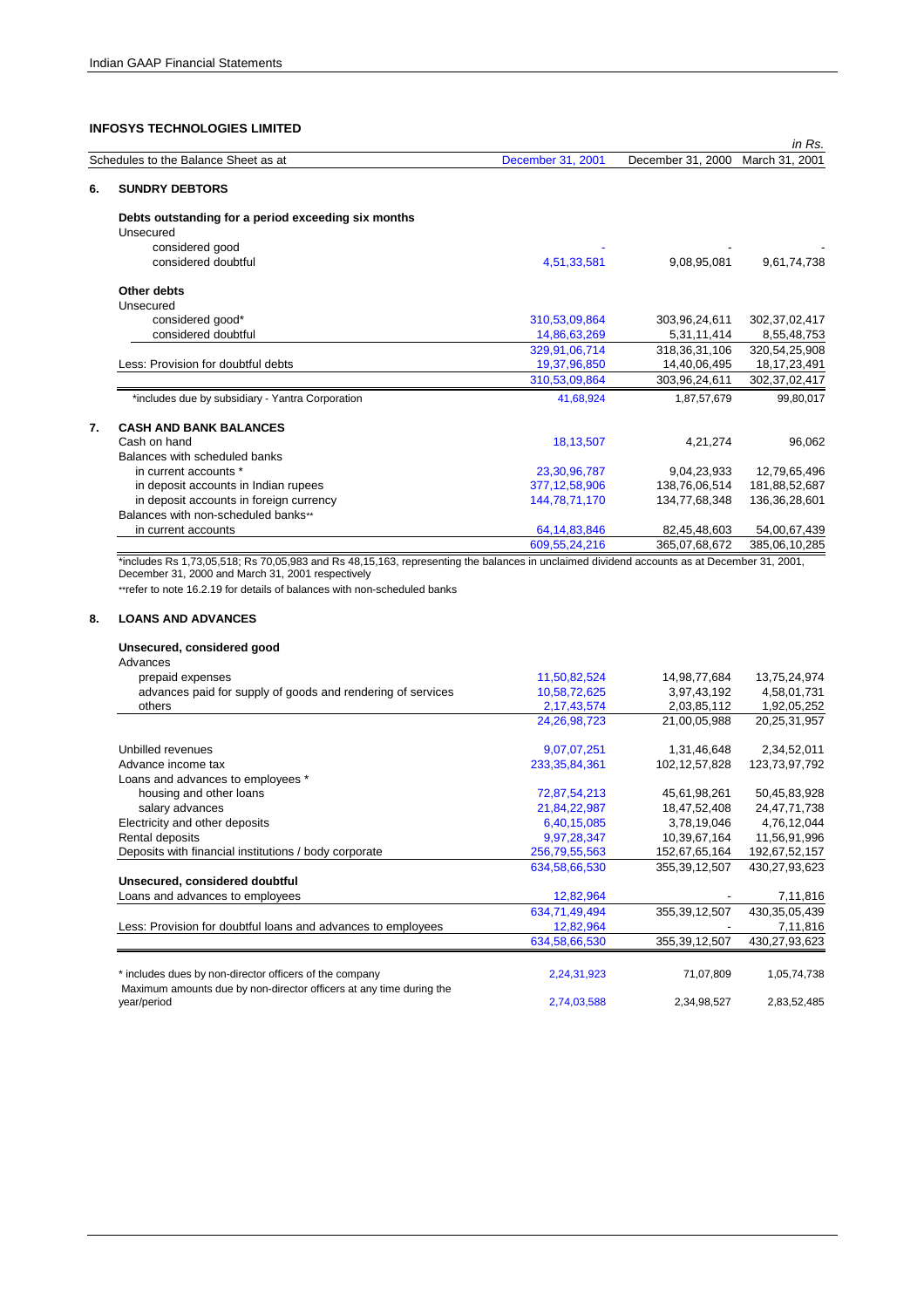| Schedules to the Balance Sheet as at<br>March 31, 2001<br>December 31, 2001<br>December 31, 2000<br><b>CURRENT LIABILITIES</b><br>Sundry creditors<br>for goods<br>21,199<br>1,65,03,700<br>for accrued salaries and benefits<br>salaries<br>4,54,46,933<br>4,05,43,741<br>bonus and incentives<br>29,65,17,917<br>27, 12, 87, 955<br>leave provisions<br>18,31,15,181<br>21,45,45,500<br>for other liabilities<br>provision for expenses<br>35,95,52,773<br>17, 11, 45, 536<br>retention monies<br>15,91,22,971<br>13,65,26,577<br>withholding and other taxes payable<br>10,07,47,813<br>5,70,26,585<br>3,63,81,039<br>3,10,96,096<br>1,78,04,294<br>others<br>121, 23, 36, 145<br>90,72,45,371<br>93,94,08,001<br>Advances received from clients<br>12,26,10,613<br>7,31,14,782<br>5,66,97,811<br>Unearned revenue<br>28,33,24,902<br>49,62,20,659<br>34,82,60,201<br>Unclaimed dividend<br>70,05,983<br>1,73,05,518<br>163, 55, 77, 178<br>148, 35, 86, 795<br><b>PROVISIONS</b><br>10.<br><b>Dividends</b><br>Provision for<br>tax on dividend<br>224,88,09,025<br>122,90,11,741<br>101, 15, 11, 740<br>income taxes<br>8,36,18,506<br>post-sales client support<br>7,38,46,600<br>233, 24, 27, 531<br>108,53,58,340<br>184,93,20,275 |  |  | in Rs.        |
|--------------------------------------------------------------------------------------------------------------------------------------------------------------------------------------------------------------------------------------------------------------------------------------------------------------------------------------------------------------------------------------------------------------------------------------------------------------------------------------------------------------------------------------------------------------------------------------------------------------------------------------------------------------------------------------------------------------------------------------------------------------------------------------------------------------------------------------------------------------------------------------------------------------------------------------------------------------------------------------------------------------------------------------------------------------------------------------------------------------------------------------------------------------------------------------------------------------------------------------------|--|--|---------------|
| 9.                                                                                                                                                                                                                                                                                                                                                                                                                                                                                                                                                                                                                                                                                                                                                                                                                                                                                                                                                                                                                                                                                                                                                                                                                                         |  |  |               |
|                                                                                                                                                                                                                                                                                                                                                                                                                                                                                                                                                                                                                                                                                                                                                                                                                                                                                                                                                                                                                                                                                                                                                                                                                                            |  |  |               |
|                                                                                                                                                                                                                                                                                                                                                                                                                                                                                                                                                                                                                                                                                                                                                                                                                                                                                                                                                                                                                                                                                                                                                                                                                                            |  |  |               |
|                                                                                                                                                                                                                                                                                                                                                                                                                                                                                                                                                                                                                                                                                                                                                                                                                                                                                                                                                                                                                                                                                                                                                                                                                                            |  |  | 13,07,477     |
|                                                                                                                                                                                                                                                                                                                                                                                                                                                                                                                                                                                                                                                                                                                                                                                                                                                                                                                                                                                                                                                                                                                                                                                                                                            |  |  |               |
|                                                                                                                                                                                                                                                                                                                                                                                                                                                                                                                                                                                                                                                                                                                                                                                                                                                                                                                                                                                                                                                                                                                                                                                                                                            |  |  | 3,80,31,047   |
|                                                                                                                                                                                                                                                                                                                                                                                                                                                                                                                                                                                                                                                                                                                                                                                                                                                                                                                                                                                                                                                                                                                                                                                                                                            |  |  | 34,64,37,189  |
|                                                                                                                                                                                                                                                                                                                                                                                                                                                                                                                                                                                                                                                                                                                                                                                                                                                                                                                                                                                                                                                                                                                                                                                                                                            |  |  | 18,97,50,132  |
|                                                                                                                                                                                                                                                                                                                                                                                                                                                                                                                                                                                                                                                                                                                                                                                                                                                                                                                                                                                                                                                                                                                                                                                                                                            |  |  |               |
|                                                                                                                                                                                                                                                                                                                                                                                                                                                                                                                                                                                                                                                                                                                                                                                                                                                                                                                                                                                                                                                                                                                                                                                                                                            |  |  | 17,70,70,370  |
|                                                                                                                                                                                                                                                                                                                                                                                                                                                                                                                                                                                                                                                                                                                                                                                                                                                                                                                                                                                                                                                                                                                                                                                                                                            |  |  | 11,39,71,400  |
|                                                                                                                                                                                                                                                                                                                                                                                                                                                                                                                                                                                                                                                                                                                                                                                                                                                                                                                                                                                                                                                                                                                                                                                                                                            |  |  | 5,50,36,092   |
|                                                                                                                                                                                                                                                                                                                                                                                                                                                                                                                                                                                                                                                                                                                                                                                                                                                                                                                                                                                                                                                                                                                                                                                                                                            |  |  |               |
|                                                                                                                                                                                                                                                                                                                                                                                                                                                                                                                                                                                                                                                                                                                                                                                                                                                                                                                                                                                                                                                                                                                                                                                                                                            |  |  |               |
|                                                                                                                                                                                                                                                                                                                                                                                                                                                                                                                                                                                                                                                                                                                                                                                                                                                                                                                                                                                                                                                                                                                                                                                                                                            |  |  |               |
|                                                                                                                                                                                                                                                                                                                                                                                                                                                                                                                                                                                                                                                                                                                                                                                                                                                                                                                                                                                                                                                                                                                                                                                                                                            |  |  |               |
|                                                                                                                                                                                                                                                                                                                                                                                                                                                                                                                                                                                                                                                                                                                                                                                                                                                                                                                                                                                                                                                                                                                                                                                                                                            |  |  | 48, 15, 163   |
|                                                                                                                                                                                                                                                                                                                                                                                                                                                                                                                                                                                                                                                                                                                                                                                                                                                                                                                                                                                                                                                                                                                                                                                                                                            |  |  | 134,91,81,176 |
|                                                                                                                                                                                                                                                                                                                                                                                                                                                                                                                                                                                                                                                                                                                                                                                                                                                                                                                                                                                                                                                                                                                                                                                                                                            |  |  |               |
|                                                                                                                                                                                                                                                                                                                                                                                                                                                                                                                                                                                                                                                                                                                                                                                                                                                                                                                                                                                                                                                                                                                                                                                                                                            |  |  | 49,61,85,878  |
|                                                                                                                                                                                                                                                                                                                                                                                                                                                                                                                                                                                                                                                                                                                                                                                                                                                                                                                                                                                                                                                                                                                                                                                                                                            |  |  |               |
|                                                                                                                                                                                                                                                                                                                                                                                                                                                                                                                                                                                                                                                                                                                                                                                                                                                                                                                                                                                                                                                                                                                                                                                                                                            |  |  | 5,06,10,959   |
|                                                                                                                                                                                                                                                                                                                                                                                                                                                                                                                                                                                                                                                                                                                                                                                                                                                                                                                                                                                                                                                                                                                                                                                                                                            |  |  |               |
|                                                                                                                                                                                                                                                                                                                                                                                                                                                                                                                                                                                                                                                                                                                                                                                                                                                                                                                                                                                                                                                                                                                                                                                                                                            |  |  | 7,35,11,697   |
|                                                                                                                                                                                                                                                                                                                                                                                                                                                                                                                                                                                                                                                                                                                                                                                                                                                                                                                                                                                                                                                                                                                                                                                                                                            |  |  |               |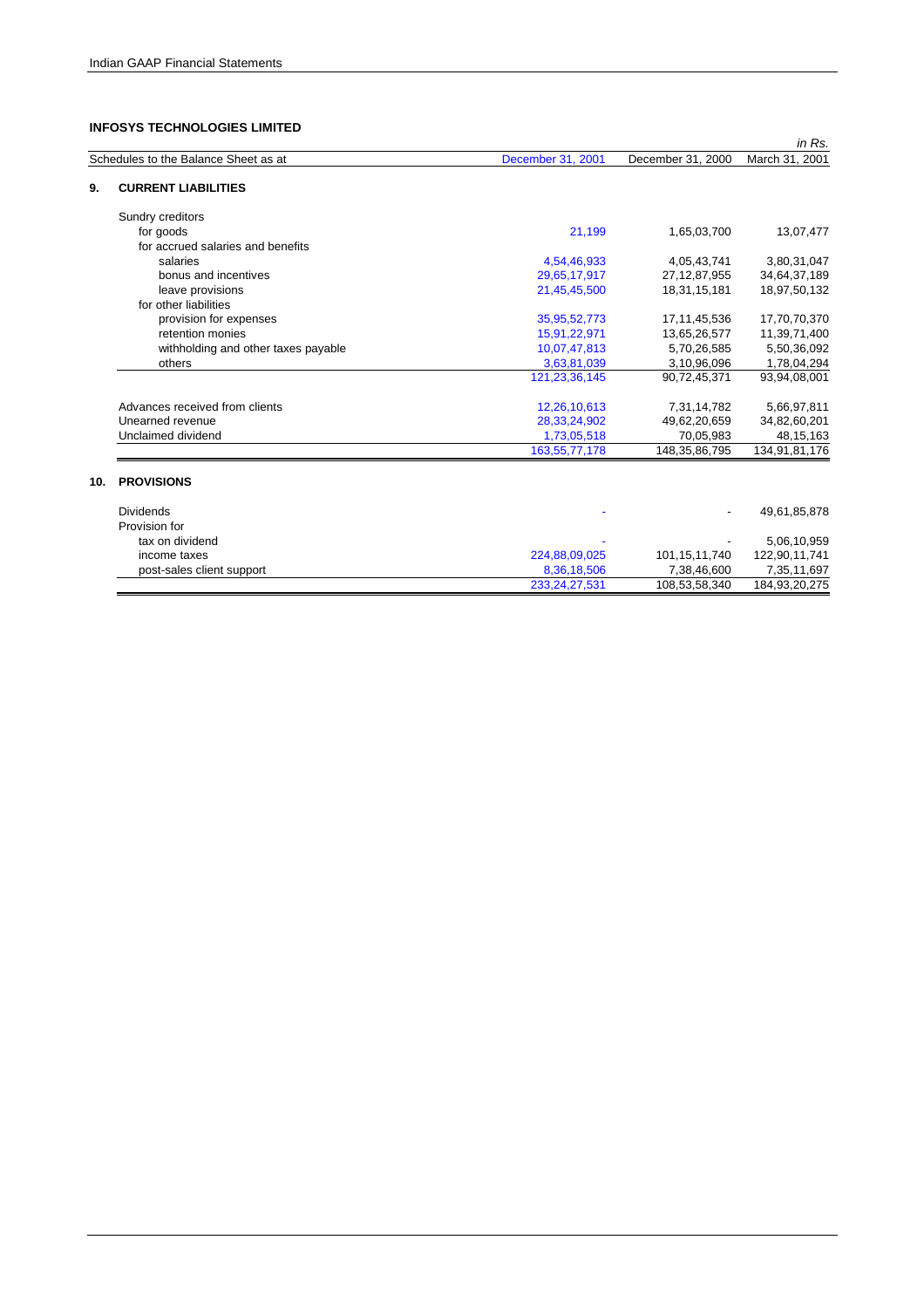| שבו וויום טבוטטבטבוניסטיו טור                    |                            |               |                                |               | in Rs.         |
|--------------------------------------------------|----------------------------|---------------|--------------------------------|---------------|----------------|
| Schedules to the Profit and Loss Account for the | Quarter ended December 31, |               | Nine months ended December 31, |               | Year ended     |
|                                                  | 2001                       | 2000          | 2001                           | 2000          | March 31, 2001 |
| <b>11. SOFTWARE DEVELOPMENT EXPENSES</b>         |                            |               |                                |               |                |
| Salaries and bonus including overseas staff      |                            |               |                                |               |                |
| expenses                                         | 252,82,99,726              | 170,68,74,953 | 719,81,36,772                  | 427,83,37,885 | 605,50,65,446  |
| Staff welfare                                    | 1,41,59,828                | 2,11,76,119   | 4,86,33,476                    | 5,07,24,010   | 7,62,88,618    |
| Contribution to provident and other funds        | 6,51,09,403                | 8,29,87,484   | 18,99,76,999                   | 23,82,75,466  | 30,99,68,667   |
| Foreign travel expenses                          | 26,05,22,981               | 39,58,91,842  | 82,51,94,124                   | 99,90,03,648  | 133,66,21,566  |
| Consumables                                      | 1,15,55,687                | 2,11,69,196   | 2,23,05,800                    | 4,06,76,271   | 5,86,87,245    |
| Cost of software packages for                    |                            |               |                                |               |                |
| own use                                          | 8,99,27,090                | 8,10,39,921   | 26,05,35,499                   | 27,89,89,511  | 31,83,50,293   |
| service delivery to clients                      | 1,52,51,994                | 2,45,17,799   | 7,57,07,441                    | 3,78,29,076   | 5,70,13,753    |
| Provision for post-sales client support          | (4,02,052)                 | 1,06,07,014   | 1,01,06,810                    | 1,86,55,572   | 1,83,20,669    |
| Computer maintenance                             | 2,01,46,659                | 1,97,46,312   | 4,91,77,197                    | 4,66,83,745   | 7,13,47,686    |
| Communication expenses                           | 7,87,44,937                | 11,02,30,345  | 28,60,56,536                   | 20,94,22,226  | 31,47,34,348   |
| Consultancy charges                              | 1,16,90,490                | 2,71,97,534   | 5,43,08,424                    | 5,70,53,217   | 9,19,25,609    |
|                                                  | 309,50,06,743              | 250,14,38,519 | 902,01,39,078                  | 625,56,50,627 | 870,83,23,900  |

# **12. SELLING AND MARKETING EXPENSES**

| Salaries and bonus including overseas staff |                |              |                 |              |              |
|---------------------------------------------|----------------|--------------|-----------------|--------------|--------------|
| expenses                                    | 14,65,40,566   | 10,65,60,519 | 45, 16, 64, 388 | 31,63,24,458 | 44,24,50,822 |
| Staff welfare                               | 5,48,116       | 6,97,772     | 22,31,928       | 35,61,746    | 83,17,692    |
| Contribution to provident and other funds   | 5,09,250       | 5,66,033     | 12,23,732       | 18,62,117    | 23,63,480    |
| Foreign travel expenses                     | 5, 17, 84, 315 | 3,15,48,049  | 12,66,77,182    | 7,45,22,498  | 10,71,57,557 |
| Consumables                                 | 23,592         |              | 1,26,549        |              |              |
| Cost of software packages for own use       | 2,10,904       | 92,859       | 9,63,306        | 1,28,095     | 2,31,458     |
| Computer maintenance                        | 5,219          | 2,56,956     | 17,126          | 4,30,811     | 5,94,392     |
| Communication expenses                      | 17,09,332      | (87, 211)    | 26,05,031       | 2,04,296     | 5,21,638     |
| Traveling and conveyance                    | 50,58,533      | 52,88,507    | 2,87,88,012     | 1,46,02,177  | 2,34,94,934  |
| Rent                                        | 76,96,846      | 86,81,745    | 3,39,50,783     | 1,96,45,951  | 2,46,88,860  |
| Telephone charges                           | 83,90,111      | 50,45,821    | 2,35,92,648     | 1,32,68,834  | 2,34,14,698  |
| Professional charges                        | 1,98,21,529    | 17,58,184    | 4,09,27,527     | 1,36,06,831  | 4,78,37,412  |
| Printing and stationery                     | 43,48,515      | 24,90,297    | 1,17,63,538     | 42,39,176    | 95,70,534    |
| Advertisements                              | 9,93,407       | 1,57,531     | 13,21,911       | 45,38,131    | 72,82,105    |
| <b>Brand building</b>                       | 2,52,95,458    | 2,47,18,294  | 10,19,45,833    | 7,48,95,563  | 10,52,01,392 |
| Office maintenance                          | 7,51,575       | 13,51,520    | 20,37,160       | 54,67,665    | 77,28,128    |
| Repairs to plant and machinery              |                |              | 1,09,365        | 17,41,984    | 17,41,984    |
| Power and fuel                              | 1,43,019       | 1,68,144     | 4,94,284        | 5,59,440     | 7,53,535     |
| Insurance charges                           |                | 77,87,617    |                 | 1,46,60,788  | 2,33,32,600  |
| Rates and taxes                             | 17,757         | (7,64,193)   | 23,43,176       | 42,66,323    | 84,89,250    |
| Bank charges and commission                 | 34,448         | 2,95,130     | 1,86,776        | 3,78,077     | 5,15,576     |
| Commission charges                          | 4, 11, 71, 575 | 33,82,901    | 6, 12, 55, 217  | 1,24,08,622  | 1,79,03,784  |
| Marketing expenses                          | 1, 19, 11, 154 | 98,00,148    | 3,84,01,106     | 3,26,51,683  | 4,26,87,545  |
| Sales promotion expenses                    | 15,29,172      | 48,36,888    | 36,94,182       | 54,48,790    | 70,16,656    |
| Other miscellaneous expenses                | 42,579         | 8,80,118     | 33,08,178       | 15,06,085    | 73,82,479    |
|                                             | 32,85,36,972   | 21,55,13,629 | 93,96,28,938    | 62,09,20,141 | 92,06,78,511 |